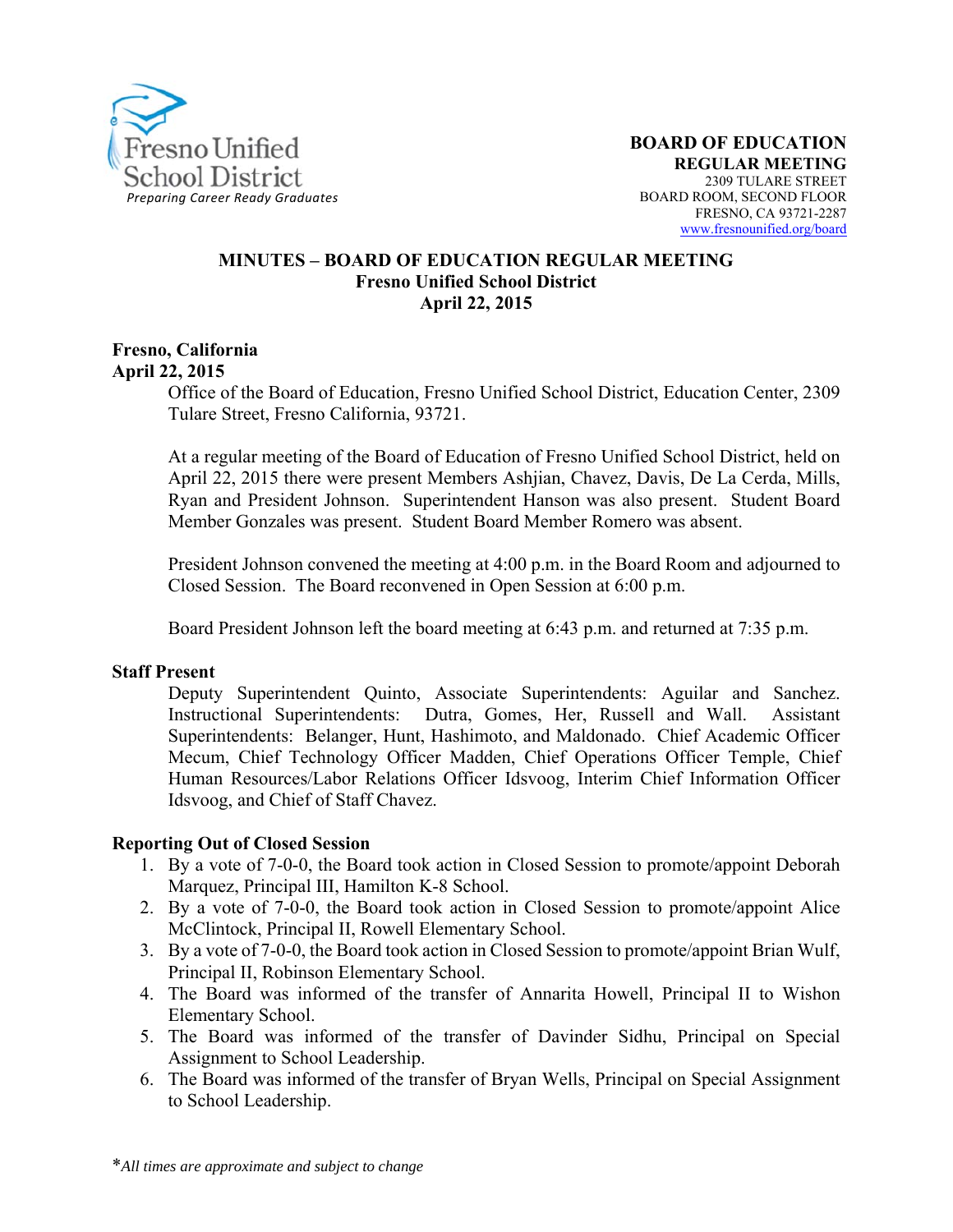#### **PLEDGE OF ALLEGIANCE**

Brenda Meek, a parent that has had a positive impact at Calwa Elementary, led the flag salute.

#### **APPROVE Minutes**

APPROVED, as recommended, draft minutes for the April 8, 2014 Regular Meeting. Member Mills moved for approval, seconded by Member Davis and by a vote of 7-0-0, as follows: AYES Member Ashjian, Chavez, Davis, De La Cerda, Mills, Ryan and President Johnson.

### **RECOGNIZED Schools to Watch Award - Kings Canyon Middle School**

Recognition of the Fresno Unified School District Trustees for providing the support which enabled Kings Canyon Middle School to receive the prestigious Schools to Watch designation. The Board was recognized for effectively working together to ensure success and close the achievement gap for middle grade students.

#### **ADOPT Resolution Proclaiming the week of May 4-8, 2015 as Teacher Appreciation Week**

ADOPTED, as recommended, a resolution proclaiming May 4-8, 2015 as *Teacher Appreciation Week*. Fresno Unified teachers work collaboratively with the Board of Education, Superintendent, administrators and staff in support of the district's goals and core beliefs in increasing student achievement and preparing career ready graduates.

Member Mills moved for approval, seconded by Member De La Cerda, which carried a roll call vote of 8-0-0, as follows: AYES: Student Board Member Gonzales, Board Members Ashjian, Chavez, Davis, De La Cerda, Mills, Ryan and President Johnson. Student Board Member Romero absent.

# **ADOPT Resolution Proclaiming May 6, 2015 as National School Nurse Day**

ADOPTED, as recommended, a Proclamation declaring May 6, 2015 as *National School Nurse Day*. National School Nurse Day is a time to celebrate the nursing profession and the specialty of school nursing. On May 6, 2015 the National Association of School Nurses (NASN) will recognize the contributions that school nurses have made over the past year. The Board of Education of Fresno Unified officially declares May 6, 2015 as National School Nurse Day and recognizes the unique contributions of our school nurses to the health and well-being of our children.

Member Davis moved for approval, seconded by Member Mills, which carried a roll call vote of 8-0-0, as follows: AYES: Student Board Member Gonzales, Board Members Ashjian, Chavez, Davis, De La Cerda, Mills, Ryan and President Johnson. Student Board Member Romero absent.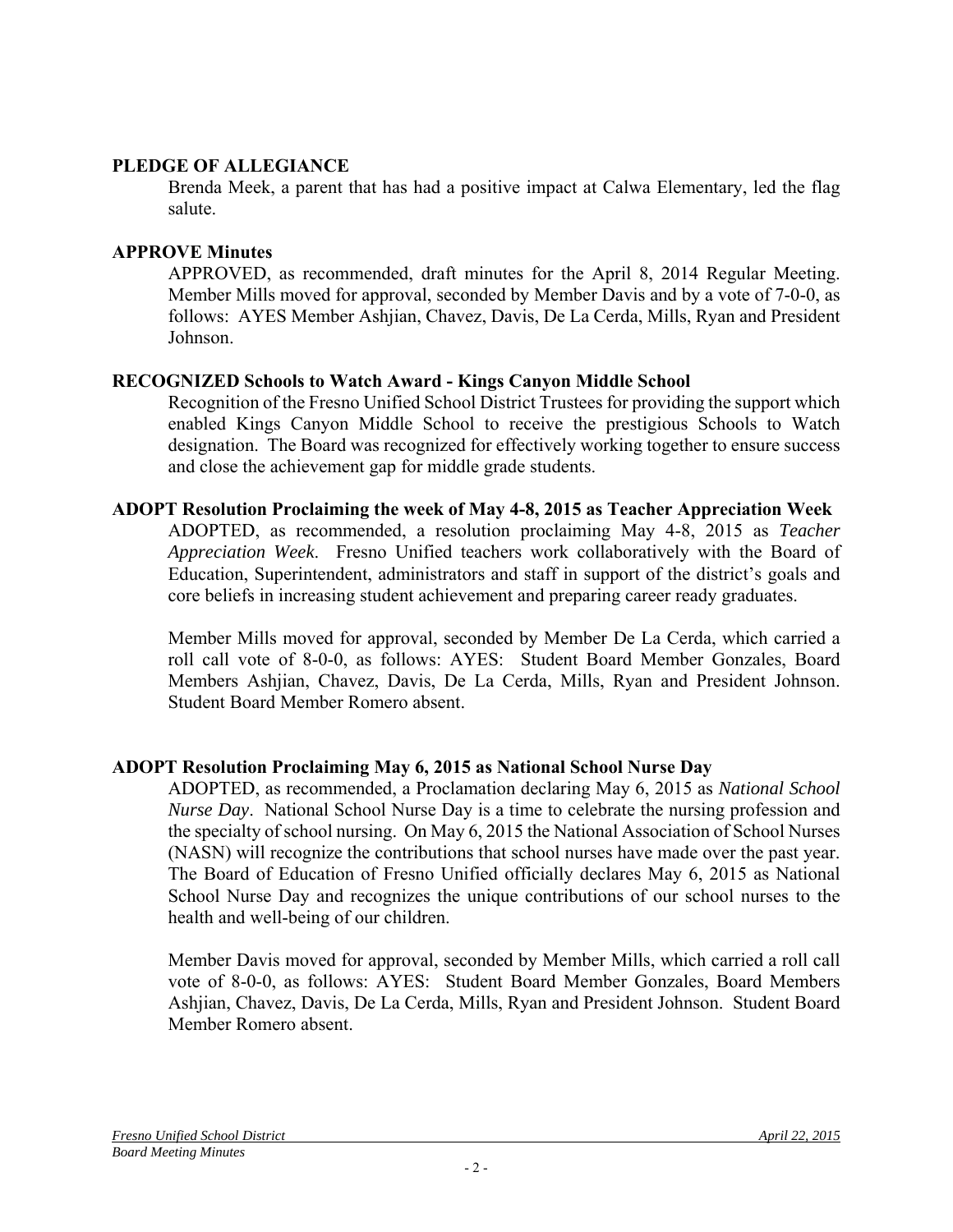### **HEAR Reports from Student Board Representatives**

Student Board Representatives Celina Chavez and Paola Perez provided comments/reports from the Student Advisory Board Representative meeting hosted by Edison High School. Student Board Representatives Celina Chavez and Paola Perez acknowledged the student ambassadors from Gaston Middle School.

### **HEAR Report from Superintendent**

- Superintendent Hanson spoke about the upcoming Teacher Appreciation Month, praising the commitment and dedication of the district's teaching professionals. He commented on the significant role teachers play in the lives of students which goes beyond lesson plans and grading, and thanked teachers for the countless hours given to our district's youth.
- Superintendent Hanson also recognized the outstanding work from students at Baird Middle School, Computech Middle School and Edison High School as they participated last weekend in the NorCal Science Olympiad State Tournament.
- In addition, Hanson spoke of McLane's ArtVenture Academy who recently unveiled their newest cross-curricular project, called "Mississippi Freedom Summer" depicting key events in the history of the civil rights movement. This student art will be on display as part of an upcoming art show May 15 at the San Joaquin River Consortium.
- Superintendent shared that our student led Human Element campaign had submitted a new kindness video to the Great American No Bull Video Challenge this past weekend. Winners are determined by the number of "views" and "shares" they receive from public voters during the one week voting period (April 24-May 3). He encouraged everyone to go onto the district website and vote for this courageous and powerful video created by our Student Advisory Board (SAB). Superintendent then shared the video. Remember to vote, beginning Friday April 24-May 3.

On a motion by Member Ryan, seconded by Member Davis, the consent agenda, exclusive of agenda items: A-4 and A-7 which were pulled for further discussion, was approved on a roll call vote of 8-0-0 as follows: Student Member Gonzales, Board Members Ashjian, Chavez, Davis, De La Cerda, Mills, Ryan and President Johnson.

# **A. CONSENT AGENDA**

# **A-1, APPROVE Personnel List**

APPROVED, as recommended Included in the Board binders is the Personnel List, Appendix A, as submitted.

**A-2, ADOPT Findings of Fact and Recommendations of District Administrative Board** ADOPTED, as recommended the Findings of Fact and Recommendations of District Administrative Panels resulting from hearings on expulsion and readmittance cases conducted during the period since the April 8, 2015, Regular Board meeting.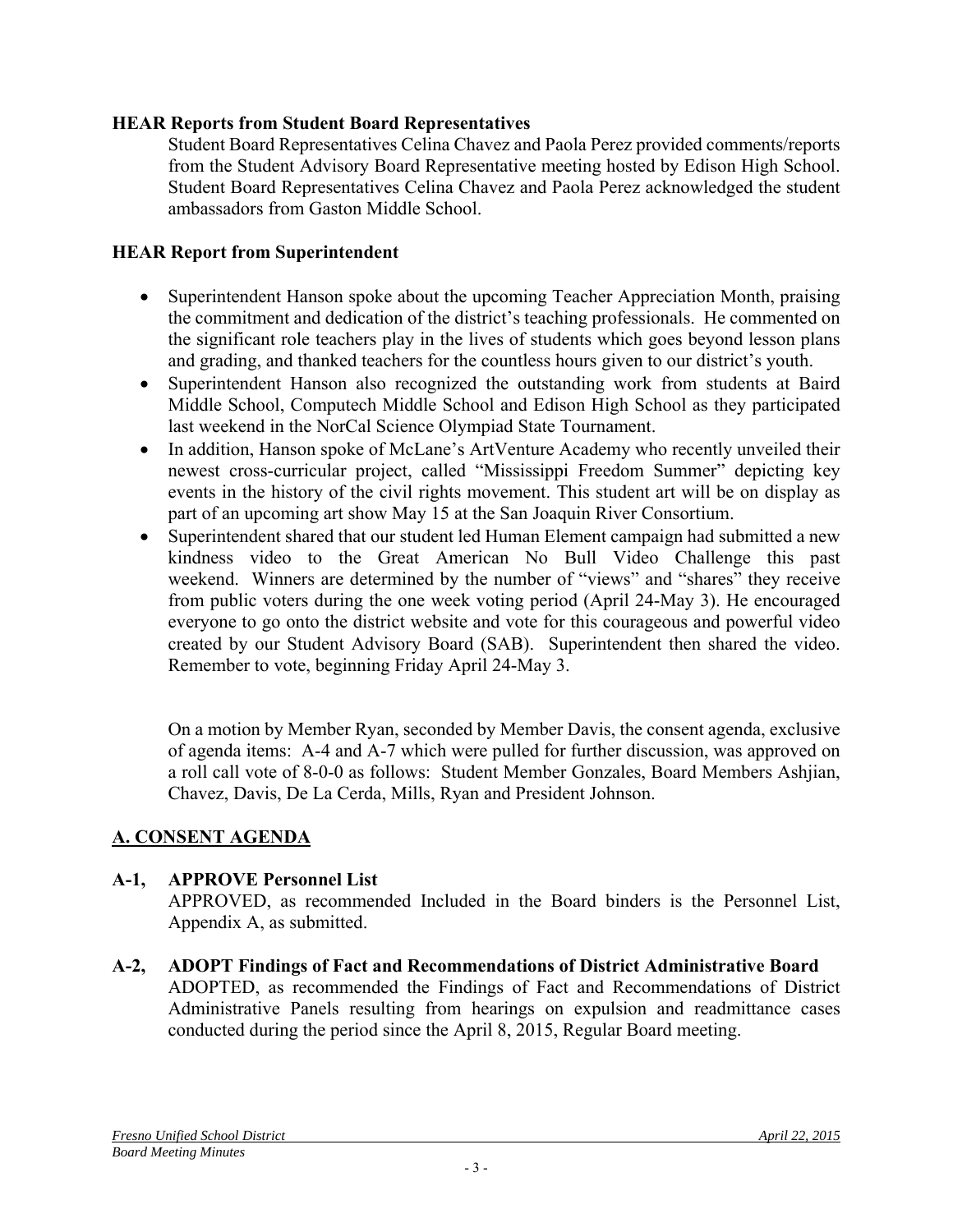### **A-3, APPROVE the Waiver Requests for a Group of Special Education and 504 Students for the California High School Exit Exam**

APPROVED, as recommended a group of waiver requests from District administration on the certification for accommodations/modifications for Special Education and 504 students for the California High School Exit Exam as per Board Policy 6162.52.

### **A-4, ADOPT Resolution 14-12 Providing for the Issuance and Sale of 2015 General Obligation Refunding Bonds**

ADOPTED, as recommended Resolution 14-12, providing for the issuance and sale of 2015 General Obligation Refunding Bonds in the maximum principal amount of \$16,000,000, to refinance the following outstanding general obligation bonds:

- General Obligation Bonds, Election 2001, Series D
- 2007 Refunding General Obligation Bonds

**Member Ryan** – It is great news to hear that we are saving the taxpayers of Fresno \$2 million dollars.

**Ruthie Quinto** – First let me recognize Bond Council Mr. Chick Adams, Financial Advisor Chet Wang and Analyst Chris Erhart. We will be refunding one bond issuance and a portion of another. This will provide us an opportunity to save the tax payers who reside within the boundaries of Fresno Unified School District approximately \$2 million dollars. There is no cash being generated which is coming to the district, as a result of these actions. All of the savings from these refunds will be realized in the form of a reduction in our debt service payments.

**Member Ryan** – In other districts around the state, do they capture these all the time or are some of them missed?

**Ruthie Quinto** – I do think there are opportunities for professionals to remind the CFO's/Superintendents to look at opportunities for refunding. I believe that school districts all over are looking at every single opportunity to take advantage of these historical rates. **Member Ryan** – I want to make it clear that this is not \$2 million coming to the district. This is \$2 million that is being saved for the tax payers of Fresno Unified.

Member Ryan moved for approval, seconded by Member Davis, which carried a vote of 6-0-1, as follows: AYES: Ashjian, Chavez, Davis, De La Cerda, Mills, and Ryan. *President Johnson absent*.

### **A-5, APPROVE Employment Agreement for Paul Idsvoog Chief Human Resources/Labor Relations Officer**

APPROVED, as recommended the Employment Agreement for the Chief Human Resources/Labor Relations Officer. The term of the Chief Human Resources/Labor Relations Officer's Employment Agreement is effective through June 30, 2018, unless otherwise modified pursuant to law and/or the terms of that Agreement.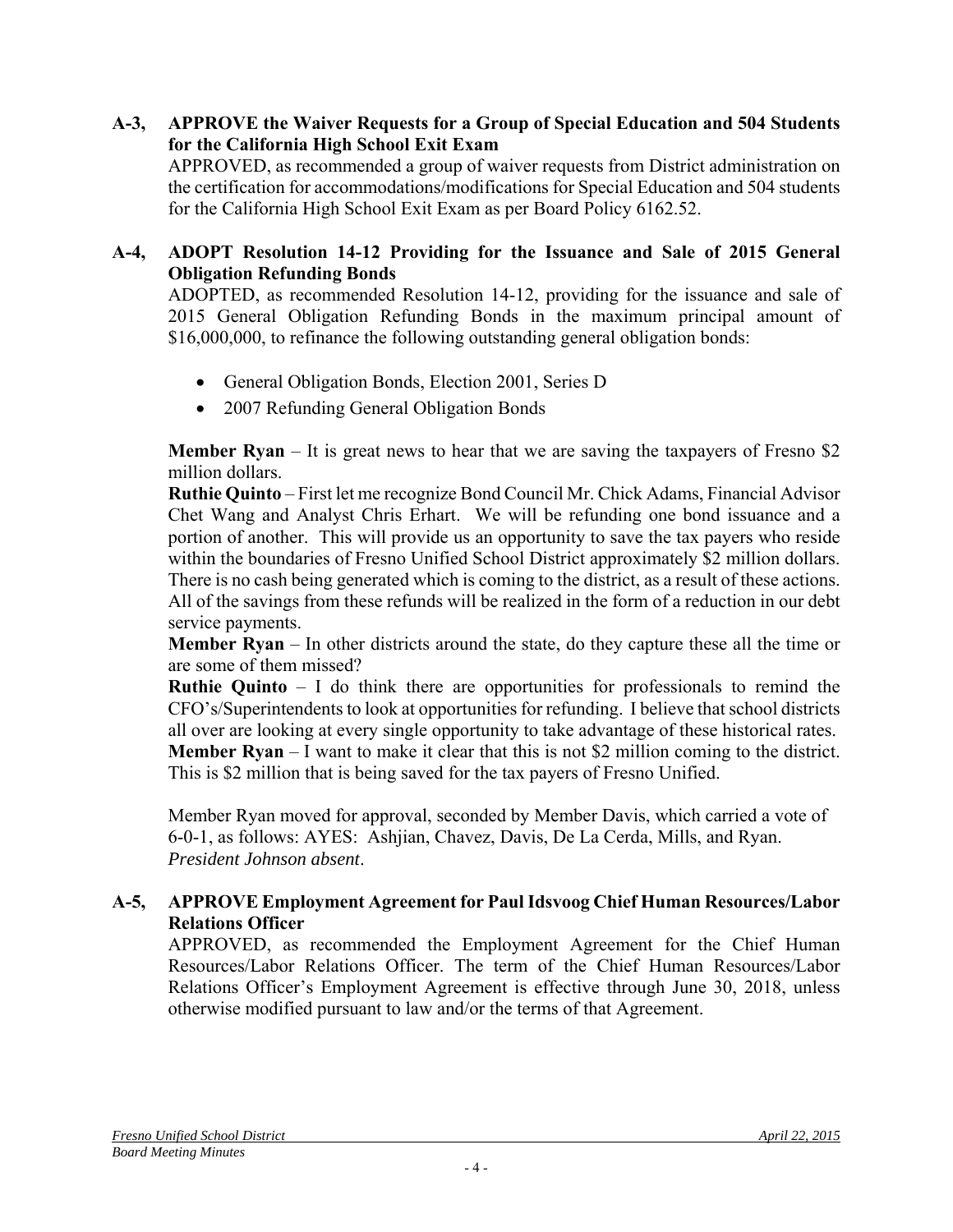### **A-6, APPROVE Reappointment to Citizens Oversight Committee for Measure K and Measure Q**

APPROVED, as recommended the following reappointment to the Citizens Oversight Committee for Measure K and Measure Q:

William Clark – nominated by Board Member Chavez

The Citizens Oversight Committee for Measure K and Measure Q was established by the Board *"to inform the public concerning the expenditure of bond proceeds approved by the voters," and "to ensure that bond proceeds are expended only for the purposes set forth in the ballot measures"* (Committee Bylaws).

### **A-7, APPROVE Award of Bid 15-17, Upgrade Electrical Distribution System and Lighting at McLane High School Stadium**

APPROVED, as recommended Bid 15-17 to upgrade the failing electrical infrastructure at McLane High School stadium by installing new electrical distribution equipment, panels, conduit and wiring throughout. The project includes replacing the existing stadium lighting (six light poles) with more energy efficient metal halide sports lighting. The request for bid was lawfully advertised on February 25, 2015. Notifications were sent to fifty-eight (58) vendors and four (4) construction trade publications, and the district received three (3) responses.

Staff recommends award to the lowest responsive, responsible bidder:

A-C Electric Company (Fresno, California) \$464,614

**Member De La Cerda** – What is the timeline for this to occur with the changeover of the lighting?

**Jeff Friesen** – The project will begin this summer. Preliminary work will start prior to the summer, but the majority of the work will be done over the summer.

Member De La Cerda moved for approval, seconded by Member Davis, which carried a vote of 6-0-1, as follows: AYES: Ashjian, Chavez, Davis, De La Cerda, Mills, and Ryan. *President Johnson absent*.

### **END OF CONSENT AGENDA (ROLL CALL VOTE)**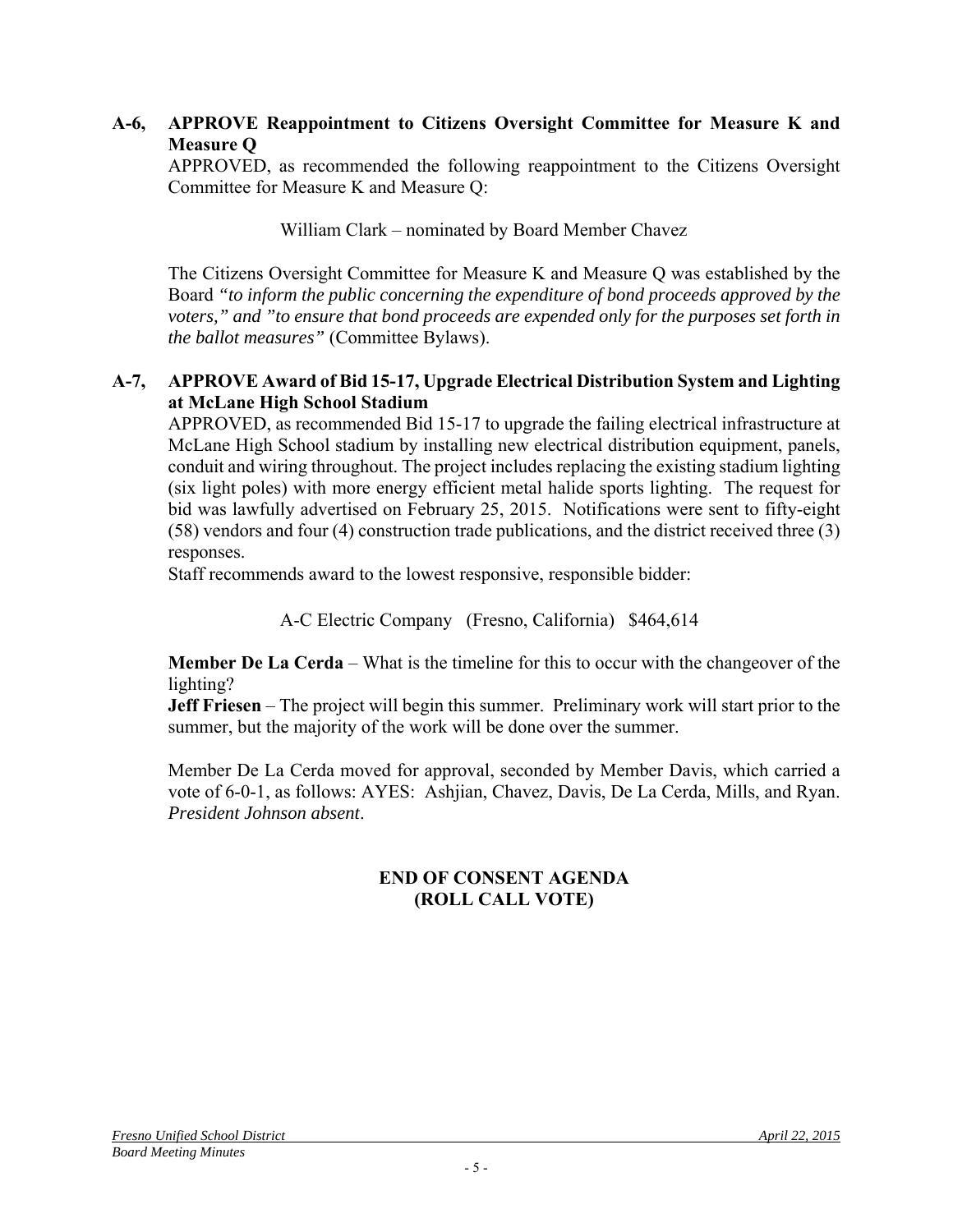# **UNSCHEDULED ORAL COMMUNICATIONS**

**Richard Peralta** – Spoke on behalf of a coalition of advocates for English Learners providing suggestions and recommendations to stop the trend of students being classified as "Long Term English Learners".

# **B. CONFERENCE/DISCUSSION AGENDA**

#### **6:00 P.M.**

**B-8, PRESENT and DISCUSS the 2015/16 Strategic Budget Development and Local Control Accountability Plan**

PRESENTED and DISCUSSED The Governor released the proposed State budget for 2015/16 on January 9, 2015. The Board of Education has discussed the Governor's proposal and the potential impacts on Fresno Unified, as well as the strategic budget development process, at the following Board of Education meetings:

- January 21, 2015 February 11, 2015
- February 25, 2015 March 11, 2015
- 
- March 25, 2015 April 8, 2015

On April 22, 2015, staff and the Board will continue budget development discussions. Fiscal Impact: Not available at this time. Contact person: Ruth F. Quinto, telephone number 457-6226.

*Presentation was provided by Associate Superintendent Jorge Aguilar, Equity and Access* 

**Member Mills** – I would like to make a couple of points. One point is that the percentage of eighth graders visiting a college is extremely low and I would like to see that increase to 90% if not a 100%. The second point is in regards to students who transfer from a twoyear college to a four-year college. There was a time when students who completed two years at a Junior College and wished to transfer to a local four-year college could be turned down, even though they are eligible and lived in their residential territory due to the school being impacted. President Castro spoke at the Trustee dinner in January mentioning that they were going to change that policy. I am interested to know if that policy has been adopted and is being implemented. A final point is you have done a good job in working with the community college system and the CSUF system. I believe that is where the vast majority of our students go, but we do have students who go off to the UC system or other private four year colleges. I would like to see us developing additional support to help them with those initial steps as well.

**Jorge Aguilar** – You will be happy to know that the former Associate Vice Chancellor for Enrollment Services at UC Merced was just hired by UOP and has reached out to us asking that more students from Fresno Unified School District consider UOP.

**Member Ryan** – At one time there was talk about the Math and English Arts test, which are given at city college, were different than the ones given at the UC or CSU. I am wondering if there has been any movement to try and consolidate those. If a student does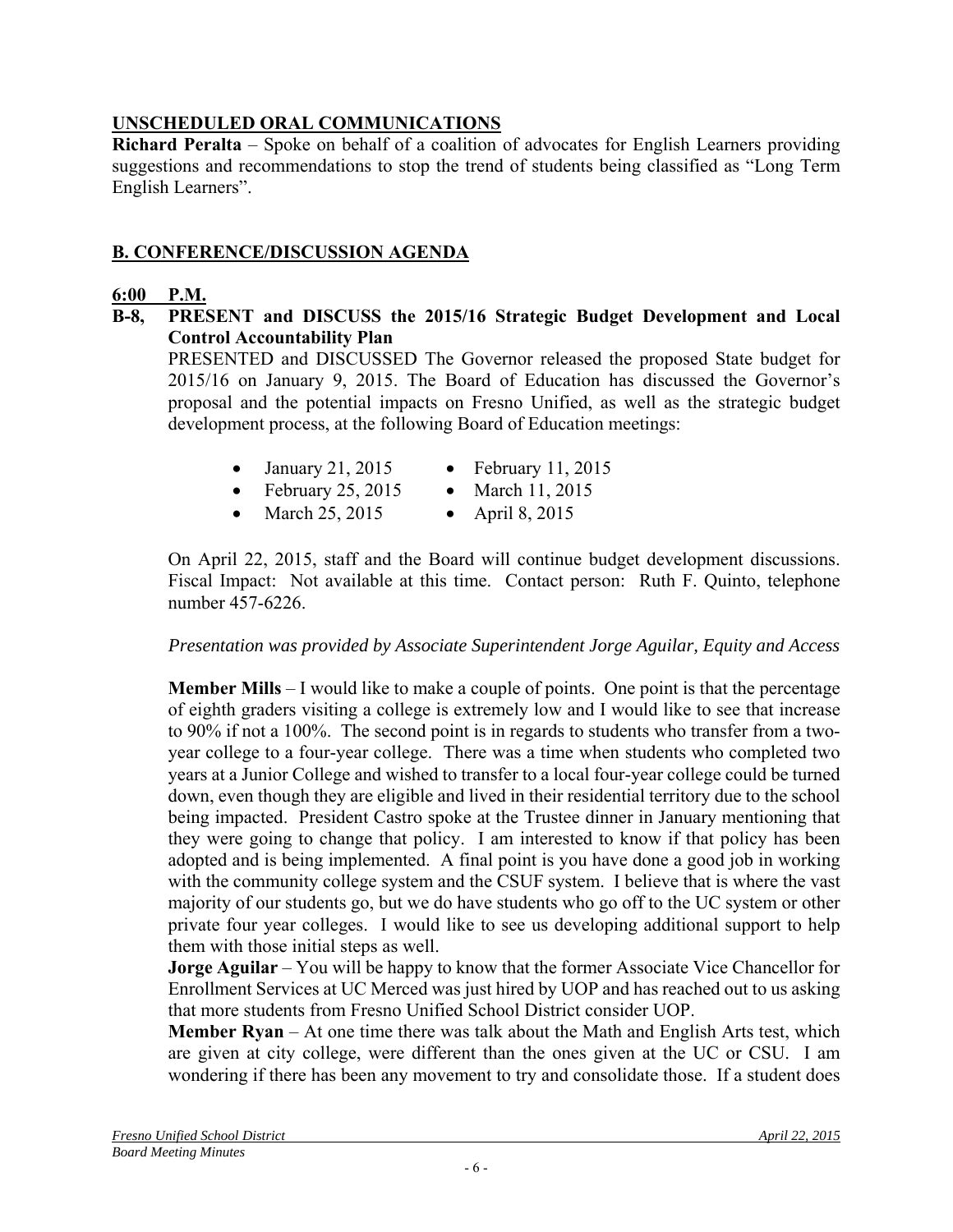not know for sure if they are going to a CSU or city college, they shouldn't have to take two separate tests and pay for those.

**Jorge Aguilar** – There has been movement in our work with them to exempt more students from having to take placement tests at Fresno City College. Our students still do take a placement test for CSU. This is the kind of work that we will continue to focus on and it may be a local context policy that among our leaders of our local institutions of higher education that try to pilot something. At the moment, we are happy to see many of our students are being exempted from having to take a placement test at Fresno City and another test at Fresno State. Eventually, our hope is to see our students only have to take one.

**Member Ryan** – Of course, if they pass an AP course they won't have to take it at all. If they are exempted, are we testing them to make sure they are ready for college work?

**Jorge Aguilar** – This year, and for the third year, we have offered a test prep course for students to do well in their placement test for the CSU. In addition, last summer we piloted, through our expanded summer learning program, in partnership with the College Board, a SAT prep course and offered it to interested incoming seniors as well. We expect that will continue to happen so that our students have access to the resources that others do have, such as test prep courses. We are continuing to work with the College Board and they are very willing to partner and support our students here in Fresno.

**Member Ryan** – What is city college doing to increase the availability of courses? I have heard stories over the years that there is a two-year wait for CTE courses.

**Jorge Aguilar** – There were three outcomes that we presented to the State Center Community College Board and one of them that Superintendent Hanson offered was the expectation that students would be appropriately placed in courses starting with the 2015/16 school year. In support of that work we have been partnering with them and we are now at a point where we are able to identify students who have only applied to the State Center Community College District. We have taken the multiple measures they use to place students and we are now able to tell them how many students should be placed in English 1A, how many students should be placed in English 125. That gives them, what we believe, to be plenty of time to prepare for those sections, those number of seats in those particular classes. We will receive data in from them in October and compare information to ensure that students that should have been placed in particular courses, were in fact placed in those courses.

**Member De La Cerda** – The State Center Community Colleges use different tests/assessments for different areas. I heard they were going to possibly standardize that. Has there been any progress in that direction that you are aware of?

**Jorge Aguilar** – There is a statewide attempt to make sure that each of our over 100 community college campuses are using a standardized placement test. I am not sure where the State Center stands with respect to adopting that, but that is my understanding coming from the State Center Community College Chancellors Office.

*Presentation was continued by Executive Director Ambra Dorsey, Student Services, Rick Santos VP-McLane High School, and John Kaup VP-McLane High School* 

**Member Davis** – With the round tables, are we finding that our foster parents are more receptive? How are they responding to us?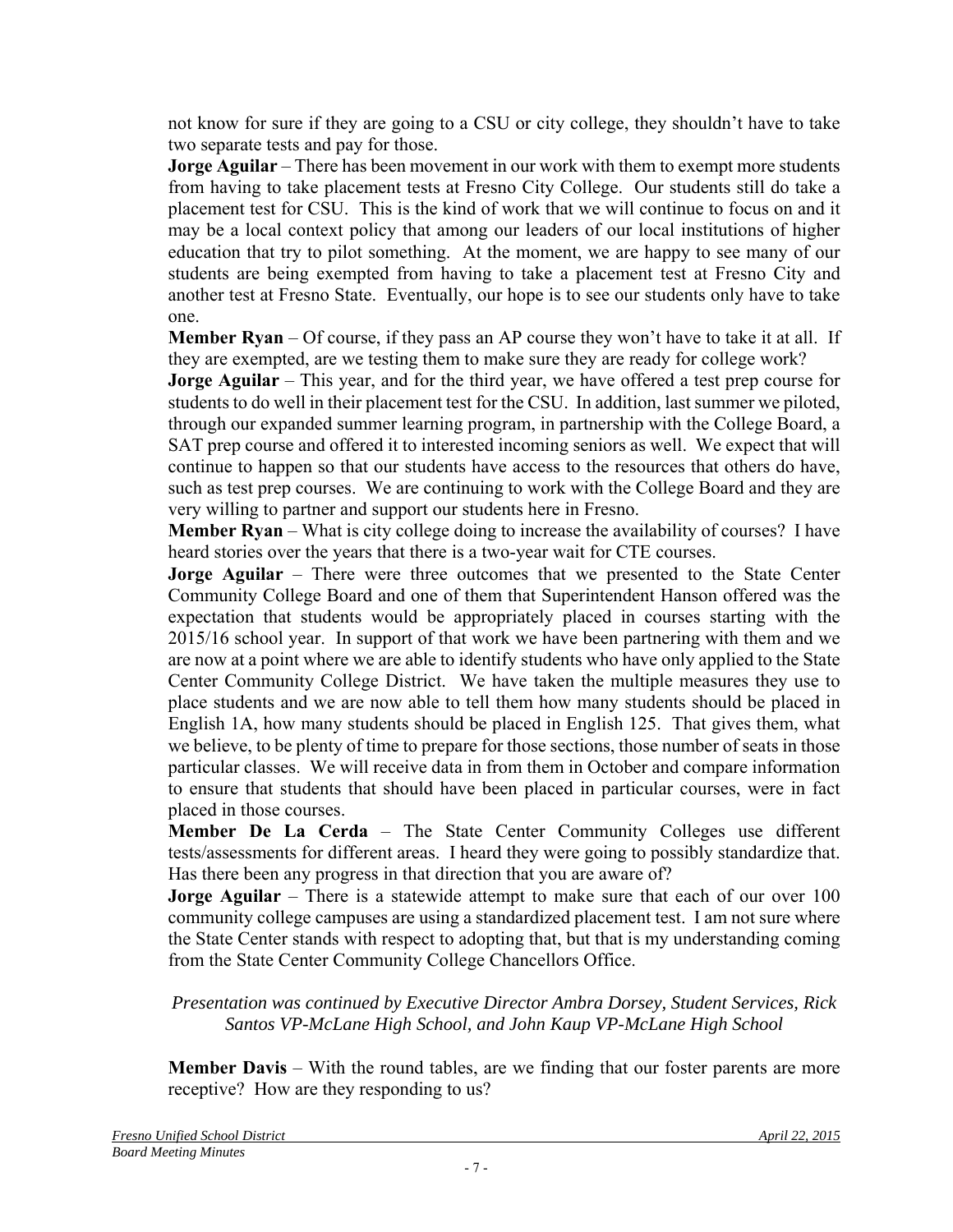**Ambra Dorsey** – It has really opened up the dialogue. When there are concerns with foster parents we have a liaison between CPS and our department. Immediately we can call a meeting and support the high school. We are still working on the challenges of group homes, when it is not necessarily a parent but a staff member.

**Member Davis** – Are they being responsive to us?

**Ambra Dorsey** – They are, but when they're not, we now have a liaison with probation to assist us. Group home dialogue happens monthly.

**Member Davis –** Are they a part of the round table group?

**Ambra Dorsey** – Yes, they come to the foster youth round table.

**Member Ryan** – I was speaking to a young man who has been through McLane and he mentioned that the climate is different. The students are more receptive and attentive. The campus has made a 180 degree turn. I can't wait until the Restorative Practices are district wide.

**Member Ashjian** – Can you explain the process of how Restorative Practice works?

**Rick Santos** – When there is a student who has trouble in the classroom there is a flowchart that the teacher uses to direct their response. The type of behavior will determine how the situation is resolved. If it is an action that requires the student to be removed from the classroom the student will meet with a Restorative Practice Coordinator. The Restorative Practice Coordinator will then evaluate the situation. Depending on the situation the student may either meet with the Vice Principal and the Restorative Practice Coordinator, or stay with the Restorative Practice Coordinator for counseling. Eventually the student loops back into the classroom after discussions with the teacher and coordinator. There are still consequences that are given but the focus is on getting that relationship reestablished with the student and teacher, and the student back into the classroom.

**Member Ashjian** – How many times can a student repeat the Restorative Justice process? **Rick Santos** – They can repeat it several times, but there can be different circumstances and outcomes to that. There might be some different interventions that we use that weren't used previously. Taking that extra step to meet the needs of our students has reduced the number of repeated negative behaviors.

**Member Ashijan** – Are you getting feedback from the teachers that this process is working?

**Rick Santos** – We have a lot of teachers on board. The feedback is that it is working. The shift has been hard. There are teachers who believe that there needs to be hard consequences for actions.

**Member De La Cerda** – Thank you for your hard work. There is an assumption out there that we allow the students to get away with whatever they want. We need to continue to clarify that is not what Restorative Practice is about. We are seeing positive results as we implement. I am excited as a district to be trailblazers for this type of work and taking risks for all the right reasons.

**Member Mills** – There are perceptions and perhaps misperceptions on how Restorative Justice is being implemented in the district. One concern that I heard expressed from a lot of teachers is they are afraid that a student who is acting out disrupting the class is not going to be taken out of that class. Can you please explain to me, if you have a student who is disruptive in class, are they taken out of the class until they can behave?

**John Kaup** – As shown in the flow chart, if it is a first time occurrence we go in one direction. If behavior continues, we take additional steps along the way to where we are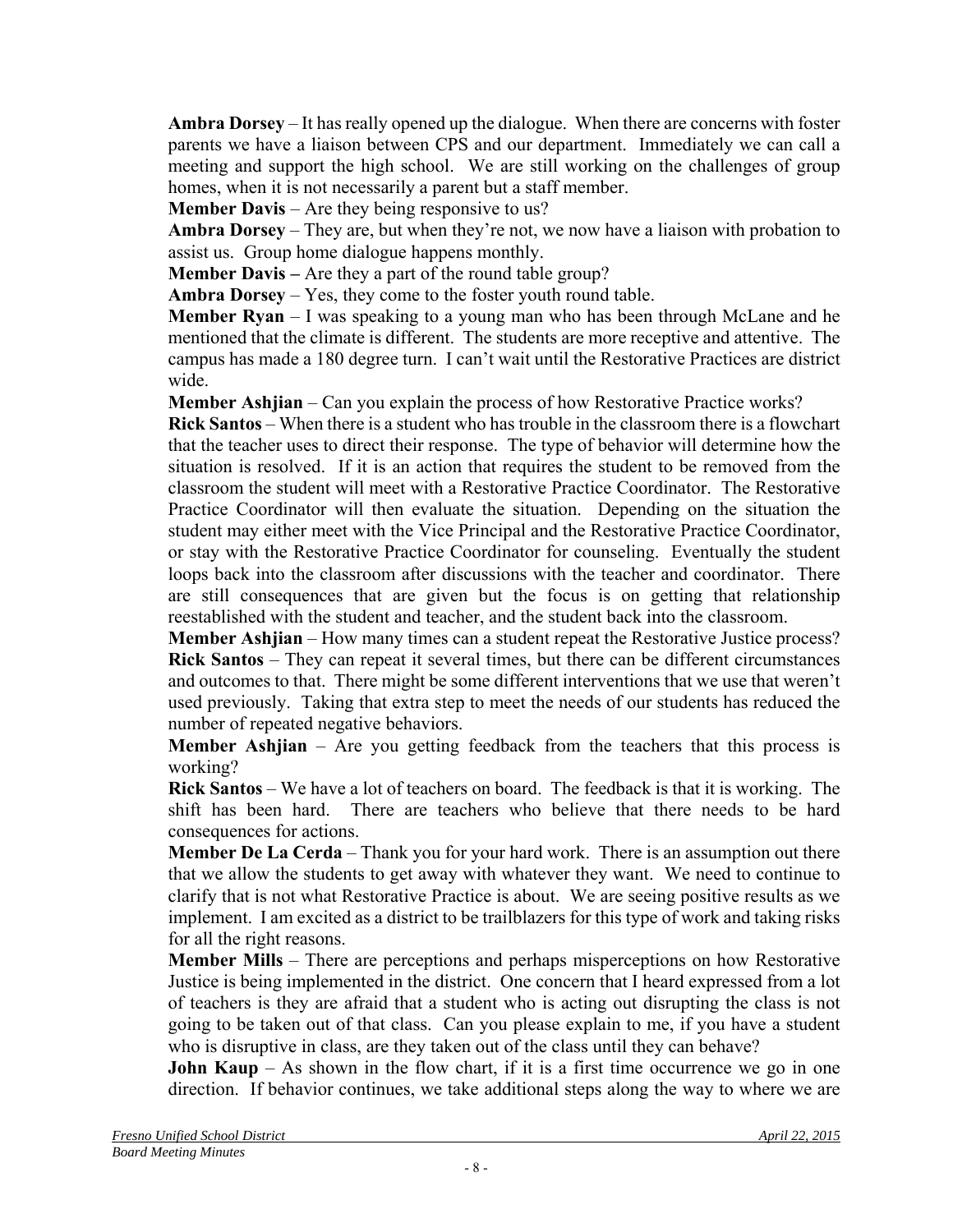involving more and more parties. We are seeing a lot of success when we start involving parents in the restorative process. Our vision is that this becomes a culture of not only our school, but the community of Fresno.

**Member Mills** – Is it the parents of the students creating the problem who are asking for this, or the parents of the other students who are not acting out?

**John Kaup** – A lot of the time it is the parents of the students who are acting out, but we have others and community members wanting to be involved.

**Member Mills** – How do you handle a teacher who is resistant to the process?

**John Kaup** – We are working on that and it is an open dialogue. As with anything, we see resistance to change but we are working on a culture shift.

**John Santos** – One thing we did is put together a group of teachers from different areas to be an advisory team to the Restorative Justice Process. We have regular meetings where they give their perspective and ideas to the process bouncing ideas back and forth. We interviewed each teacher on staff asking them what is working, what is not working, and what can we do to improve? We are trying to get honest feedback and everyone's voice. Allowing everyone to be part of the process has changed those who had previously resisted.

#### *Presentation was continued by Executive Officer Tammy Townsend, State and Federal Programs*

**Member Chavez** –What are we doing for those students who don't have parents show up when we have behavioral issues or disciplinary issues? I think we need to strengthen that so parents, especially those that are receiving public assistance or section eight housing, know that we have some type of leverage to get them involved so they don't neglect their kids. What are we doing along those lines?

**Ruth Quinto** – The additional resources that were added for the current year, for parent engagement efforts, will continue for the budget year and the other years of the LCAP. We have also done an evaluation of other ways to make sure that we are able to engage parents to come to the school site through translation services with the home school liaisons. We have the first passes of the SPSAs and we have an increase in those translation services from the school sites. In regards to your question, I don't think we have contemplated that particularly other than the SARB process.

**Member Chavez** – What I am getting at is, first of all is it legal? Do we have the ability to do that as a school district?

**Ambra Dorsey** – The answer to that is "yes" and "no". For compulsory attendance "yes" you can sanction their part of the grant and we partner with Department of Social Services on that.

**Member Chavez** – Are we currently doing that?

**Ambra Dorsey** – Yes. For discipline hearings when a parent does not show up we cannot sanction, but we have added Child Protective Services to our SARB board. So when there are serious issues and neglect we have a partnership with them as well.

**Member Chavez** – What you are saying, for those parents that don't show up to those hearings, we can actually contact CPS under child neglect.

**Ambra Dorsey** – Yes, if there is a significant suspicion of neglect.

**Member Chavez** – The parent engagement piece is critical for any success that our students are going to have. We have to find some way to make our parents accountable.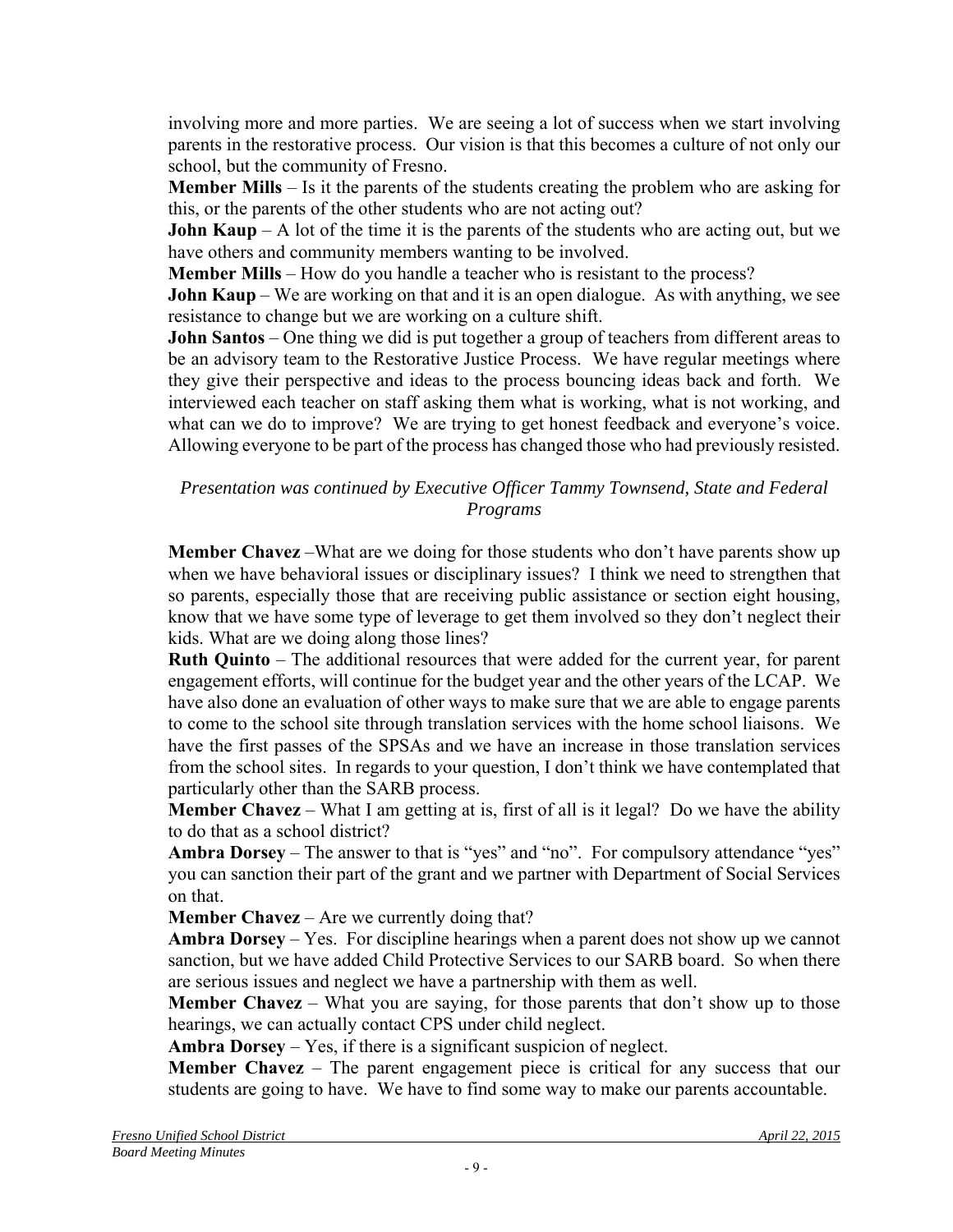**Ambra Dorsey** – We are working on engagement for discipline, home visits to get them, and we pick them up and bring them to the expulsion hearing. We really do everything we can to get them there.

**Member Johnson** – What is this funding that the parents receive?

**Ambra Dorsey** - It is an AFDC grant.

**Member Johnson** – If the parent does not come to certain meetings that relates to the child, then we have a responsibility as an agency to report them. Correct?

**Ambra Dorsey** – Yes.

**Member Johnson** – We need to be telling them that we can have a portion of their grant cut off and parents will show up.

**Ambra Dorsey** – That is part of the notice that they get from SARB. Once we started partnering with the Department of Social Services we did get a better response. We can't effect their housing at this point.

**Member Ashjian** – Are we partnering with DSS now?

**Ambra Dorsey** – Yes, with the employment and temporary assistance part of DSS and the child welfare part.

**Member Ashjian** – Is Jennifer Smith our partner with SARBs?

**Ambra Dorsey** – Jennifer Smith has been identified and we have had meetings. The Superintendent is in discussions with the District Attorney's Office about next year and what that process is going to look like.

**Member Mills** – At the County Trustee Association Dinner last night our speaker for the evening was from the Khan Academy and spoke of the many free services that they provide. The have partnered with the College Board and now have an on-line SAT prep course that is free. I would like to get this information out to our high school counselors and families as this would benefit many of our students.

**Jorge Aguilar** – We are actively working with the College Board. They are absolutely interested in us helping them and them helping us. They are interested in the work that we have done with counselors and as a member organization they would like to bring our ideas to their members. One of the needs we have identified is how we can make sure our students are doing better on standardized exams that prepare students for entrance into higher education. One of the initiatives that they have been very clear about is supporting us with the Khan Academy.

**Member Mills** – Ms. Townsend thank you for the draft LCAP that the board received. I am looking to see that the LCAP is focusing our resources on those items that the community and parents came back to us and said were their top priorities. I will be comparing the draft LCAP that we received with the board communication that was sent on April 10, 2015.

**Member Ashjian** –When and how do we stop the natural progression of transferring students grade to grade because of age? When do we say to parents "your child is not reading at grade level and they are not ready and need to repeat the grade"? Does the parent have the choice to send to the next grade level even though we may suggest that they repeat another year? It seems that the situation starts early then it is a continued process. They then go to college and they can't read or their math skills are very basic.

**Jorge Aguilar** – Part of our work in looking at how to refine these processes that we have in place is to dig deep and understand what are the most efficient protocols for us to follow for the issue that you have addressed and for other issues that our community has called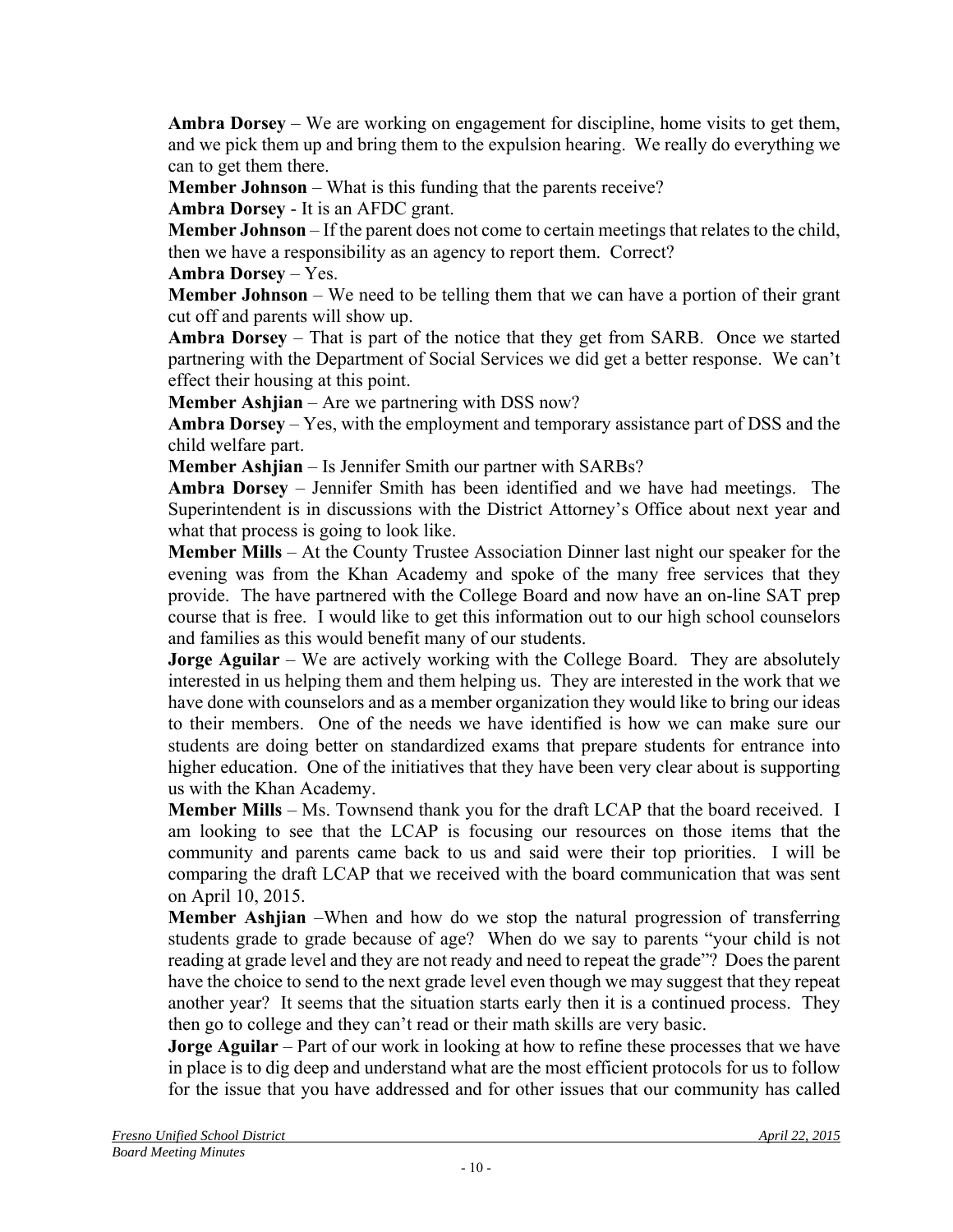out, English Learner Redesignation for example. We are in the process of looking at how we make sure we are bringing together, leveraging all the resources from a professional learning stand point, from a data integration stand point, from an identification stand point to make sure we understand how it is we are going to make sure we are redesignating our students. Making sure our students are at grade level every single year that they are with us.

**Member Ashjian** – I think we are looking past the mark on moving students through the program that might not be ready. When was the last time we really looked at that? What is the policy on that? Is it out dated? Is it working?

**Jorge Aguilar** – That is a fair question. The data point that you called out in terms of readiness for CSU is one that we are paying close attention to. If the student does not score CSU ready they are allowed to take a placement test. We have now begun to offer a test prep course for students to understand what is expected in that placement test as well. We are doing everything we can to make sure we increase the number of students to score CSU ready from the get go, but there are other opportunities that we are looking at on top of working with CSU, with the community college faculty looking at how to better partner with them as well.

**Member Ashjian** – I want to make sure that we are not using politically correct terms and that we are calling out things for what they really are so that we can apply the funds correctly.

**Member Ryan** – I agree with Member Mills in regards to the LCAP. We want to meet the needs of the community to the best of our ability. I also think we need to be careful that we don't just only use community feedback. That when we do use community feedback that we are using it with proof that it will work. I certainly want to accommodate the community as much as possible. It has been proven that children who go on school field trips do perform better. I would like to suggest to increasing the school site funds to the extent that we can, in the years that we can for field trips. Even though that is not a career-based experience that does something to you. There are experiences that we can provide to these kids that their parents cannot. The next best thing to field trips is computers. Computers open many opportunities to our students. One of the things I am hearing is teachers would like more tablets in the classroom. Not one for each student but we need to make sure we are offering those experiences.

**Member Davis** – Thank you Ms. Townsend for all your hard work. I can't wait till the May13, 2015 board meeting to hear about Kids Invent! and the recommendations to expand CTE and our pathways.

**Member De La Cerda** – I want to echo Member Mills comments in regards to increasing the percent of students who visit a college campus. Giving our students experiences even though it may be locally, opens up a window that they may never had experienced otherwise. It can change that child's life. It is something we should remember as we go through the LCAP.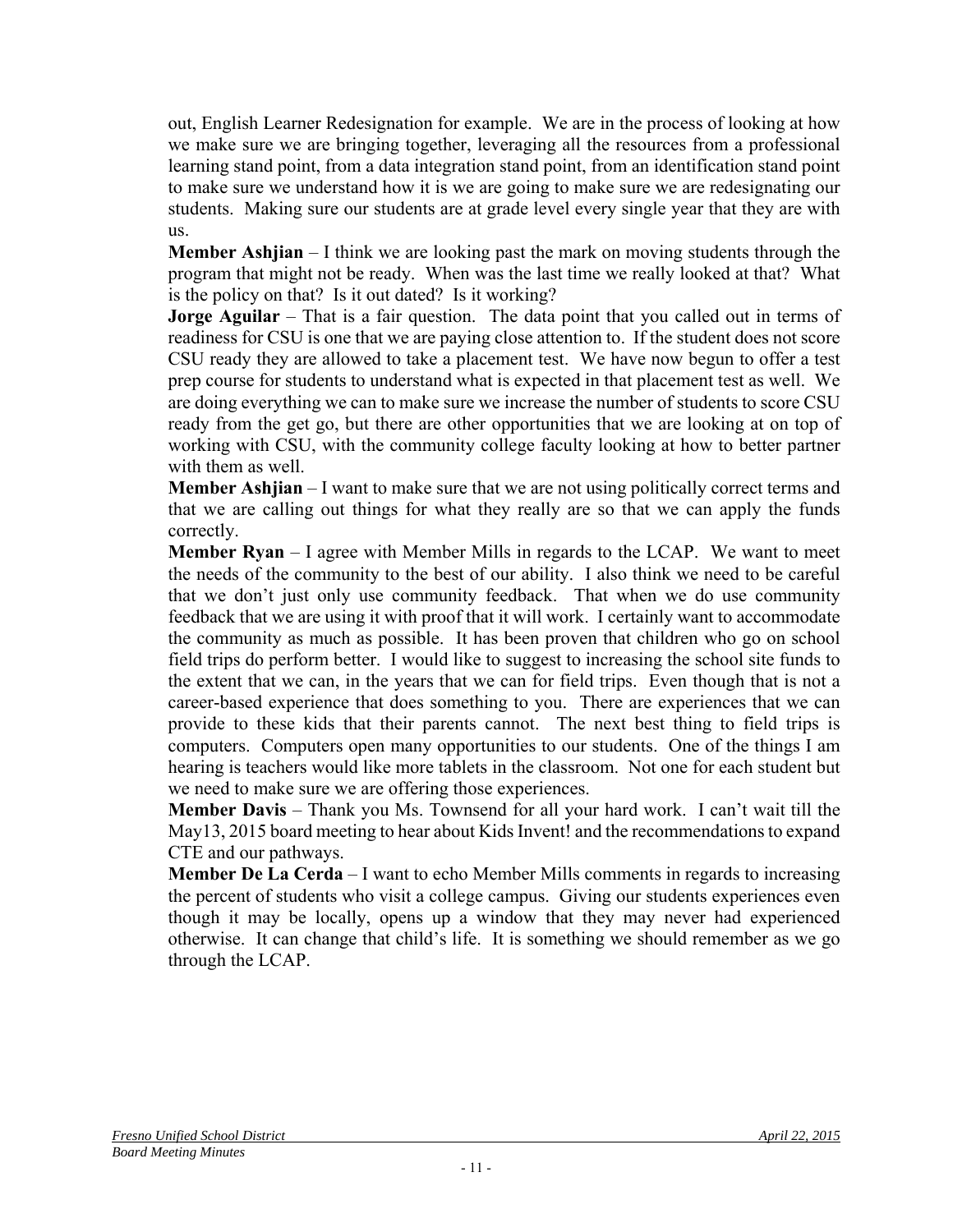#### **6:30 P.M.**

**B-9, DISCUSS and APPROVE: School of Unlimited Learning Waiver Request for Nonclassroom-based Funding Determination** 

DISCUSSED and APPROVED The district is submitting a waiver to the State Board of Education on behalf of the School of Unlimited Learning (SOUL) Charter School to allow the charter to submit an application for Funding Determination of a non-classroom-based educational program. The California Department of Education requires that any application received after February 1, must have a waiver submitted by the authorizing district on the charter's behalf. SOUL's current Funding Determination cycle ends June 30, 2015. Fiscal Impact: SOUL Charter's fiscal impact for 2015/16 is \$342,009. Contact person: Rosario Sanchez, telephone 457-6223.

### *Presentation was provided by Debra Odom, Charter Schools Office*

**Member Mills** – I move for approval. I think SOUL has done a good job with some challenging students who would otherwise fall through the cracks. Somehow SOUL did not get notified of the February 1 deadline. Is there something we can put in place so we can ensure the Charter Schools are notified of that deadline?

**Debra Odom –** Those do come from the Department of Education, and yes they are aware of the deadline now.

**Member Ryan –** I second that motion. SOUL does a phenomenal job. I would like to see a report on what is coming up, high level, maybe a couple of times per year, whatever the Superintendent would deem necessary. I think a lot could be gained by that and that would give this board a lot more information that we need.

**Member Ashjian –** What does SOUL do?

**Mark Wilson** – We are the second oldest charter school in the Fresno area. We have been serving primarily at-risk students, students who have fallen out of the traditional programs. We have 220-230 students at any given time. We have a class-based program as well as independent study.

Member Mills moved for approval, seconded by Member Ryan, which carried a vote of 7- 0-0, as follows: AYES: Ashjian, Chavez, Davis, De La Cerda, Mills, Ryan and President Johnson.

#### **C. RECEIVE INFORMATION & REPORTS**

There are no items for this portion of the agenda.

# **BOARD/SUPERINTENDENT COMMUNICATIONS**

**Member Davis** – I would like to mention that maybe our Restorative Practice Program at McLane might be a suggestion for the Golden Bell.